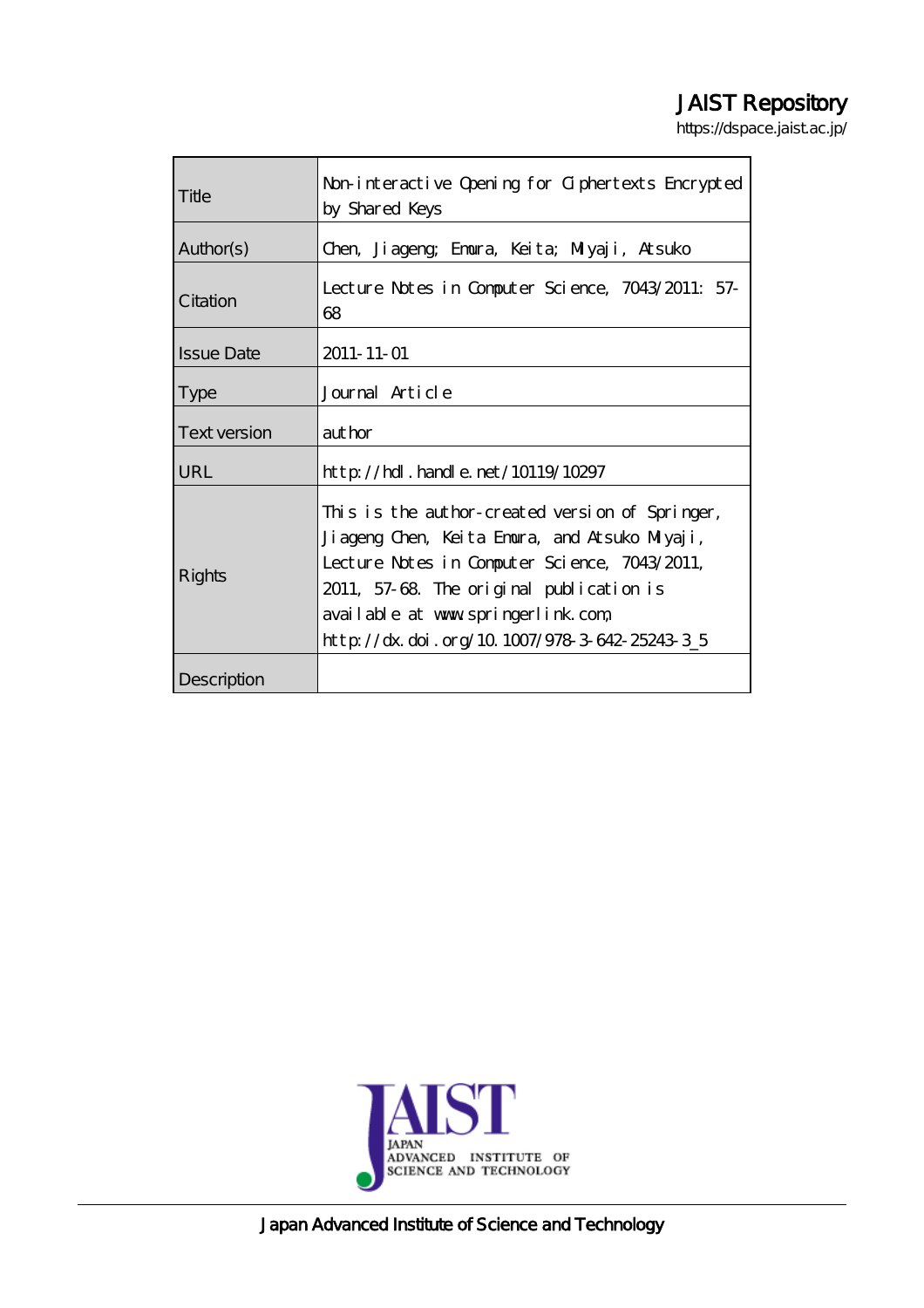## **Non-interactive Opening for Ciphertexts Encrypted by Shared Keys**

Jiageng Chen<sup>1</sup> <sup>\*</sup>, Keita Emura<sup>2</sup> <sup>\*\*</sup>, and Atsuko Miyaji<sup>1</sup> \*\*\*

<sup>1</sup> School of Information Science, Japan Advanced Institute of Science and Technology, 1-1, Asahidai, Nomi, Ishikawa, 923-1292, Japan

<sup>2</sup> Center for Highly Dependable Embedded Systems Technology, JAIST, Japan *{*jg-chen,k-emura,miyaji,*}*@jaist.ac.jp,

**Abstract.** Let a sender Alice computes a ciphertext *C* of a message *M* by using a receiver Bob's public key  $pk_B$ . Damgård, Hofheinz, Kiltz, and Thorbek (CT-RSA2008) has proposed the notion *public key encryption with non-interactive opening* (PKENO), where Bob can make an noninteractive proof  $\pi$  that proves the decryption result of *C* under  $sk_B$ is *M*, without revealing *sk<sup>B</sup>* itself. When Bob would like to prove the correctness of  $(C, M)$  (e.g., the information  $M$  sent to Bob is not the expected one), PKENO turns out to be an effective cryptographic primitive. A PKENO scheme for the KEM/DEM framework has also been proposed by Galindo (CT-RSA2009). Bob can make a non-interactive proof  $\pi$  that proves the decapsulation result of *C* under  $sk_B$  is *K* without revealing  $s k_B$  itself, where  $K$  is an encapsulation key of the DEM part. That is, no verifier can verify  $\pi$  without knowing *K*. This setting is acceptable if *K* is an ephemeral value. However, PKENO is not applicable if an encryption key is shared among certain users beforehand, and is used for a relatively long period before re-running the key agreement protocol, such as symmetric cryptosystems. In this paper, we define the notion *secret key encryption with non-interactive opening* (SKENO), and give a generic construction of SKENO from verifiable random function (VRF) and the Berbain-Gilbert IV-dependent stream cipher construction (FSE2007). Bob can make a non-interactive proof  $\pi$  that proves the decryption result of *C* under *K* is *M*, without revealing *K* itself.

## **1 Introduction**

## **1.1 PKENO: Public Key Encryption with Non-interactive Opening**

Let's first consider the following scenario. Assuming that a sender Alice computes a ciphertext *C* of a message *M* by using a receiver Bob's public key  $pk_B$ . In order to solve the dispute in some circumstances, Bob would like to prove

*<sup>⋆</sup>* This author is supported by the Graduate Research Program.

<sup>&</sup>lt;sup>\*\*</sup> This author is supported by the Center for Highly Dependable Embedded Systems Technology as a Postdoc researcher.

<sup>\*\*\*</sup> This work is supported by Grant-in-Aid for Scientific Research (B), 20300003.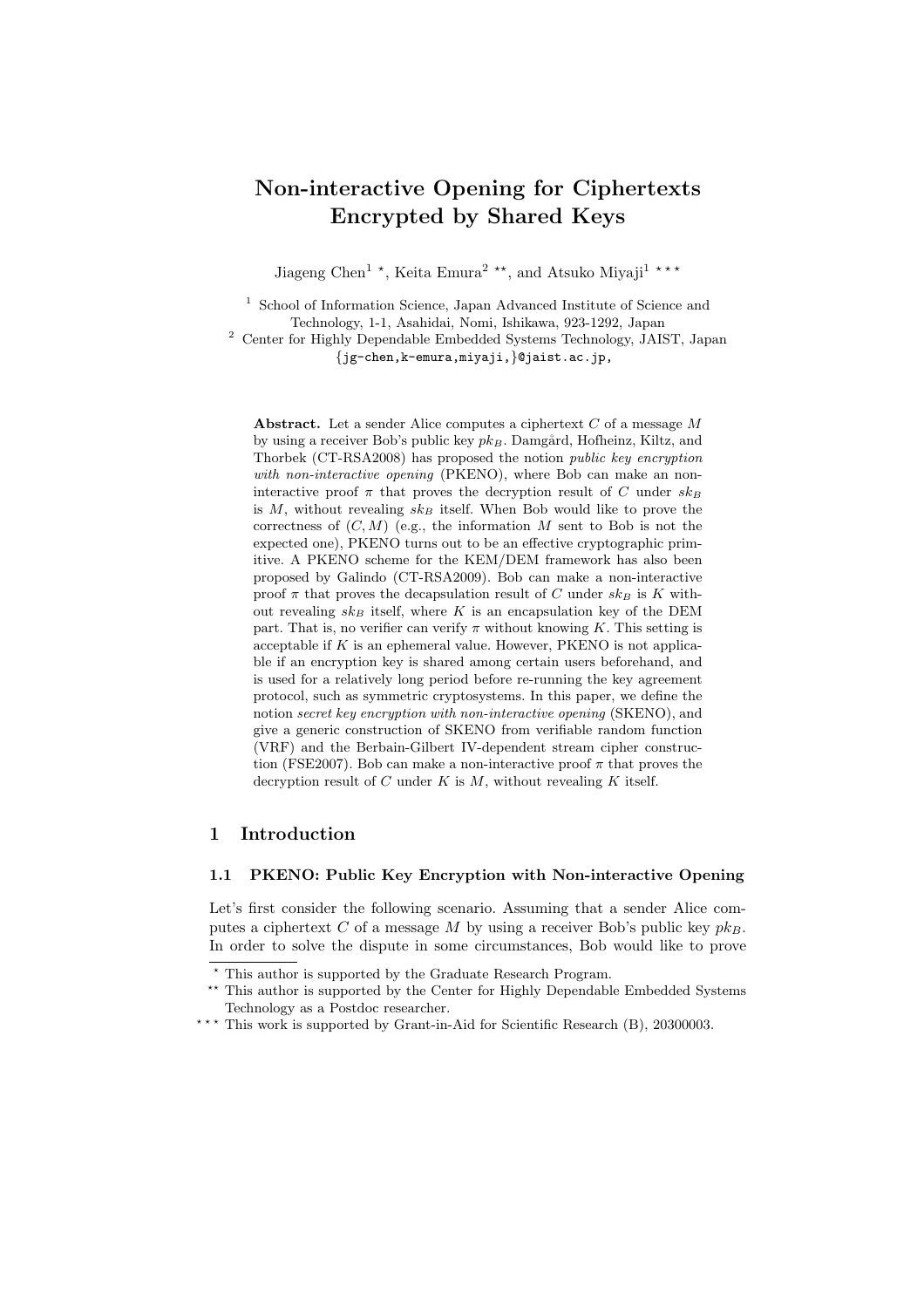the correctness of the corresponding plaintext-ciphertext pair  $(C, M)$  (e.g., the information *M* sent to Bob is not the expected one). The easiest way to prove it is that Bob opens his secret key *skB*, demonstrates the decryption algorithm, and shows the decryption result of *C* under *sk<sup>B</sup>* is *M*. However, no other ciphertext encrypted  $pk_B$  remains secure. To capture this situation above, Damgård, Hofheinz, Kiltz, and Thorbek [13] has proposed the notion *public key encryption with non-interactive opening* (PKENO), where Bob can make an non-interactive proof  $\pi$  that proves the decryption result of *C* under  $sk_B$  is *M*, without revealing *sk<sup>B</sup>* itself. They also show a generic construction of PKENO from identity-based encryption (IBE) [9] and strongly existentially unforgeable one-time signature (OTS) [5]. Other generic construction of PKENO from group signature secure in the BSZ model [4] has been proposed [17], and concrete constructions of PKENO also have been proposed [20, 21, 28].

The main idea of PKENO construction is to make a decryption key which works about the corresponding ciphertext only, and the decryption key is set as a proof. For the sake of readability, we introduce the generic construction of PKENO (based on IBE and OTS) proposed by Damgård, Hofheinz, Kiltz, and Thorbek [13] as follows: Bob runs  $(pk_B, sk_B) \leftarrow \mathsf{IBE}.\mathsf{KeyGen}(1^k), \text{ i.e., } sk_B \text{ is a}$ master key of the underlying IBE scheme. Alice runs  $(vk, sk) \leftarrow$  OTS.KeyGen(1<sup>k</sup>), and computes  $C \leftarrow \text{IBE}.\text{Enc}(pk_B, vk, M),$  i.e., a verification key *vk* is regarded as the identity of the underlying IBE scheme, and computes  $\sigma \leftarrow \text{OTS.Sign}(sk, C)$ . The PKENO ciphertext is  $(C, \sigma, vk)$ . Bob can decrypt  $(C, \sigma, vk)$  such that Bob verifies  $1 = \text{OTS.Verify}(vk, \sigma, C)$ , and computes  $usk[vk] \leftarrow \text{IBE.Extract}(sk_B, vk)$ and  $M \leftarrow \text{IEEEDec}(usk[vk], C)$ . Then,  $usk[vk]$  can be set as  $\pi$ , since anyone can prove whether  $M = \text{IEEEDec}(\pi, C)$  or not. Other ciphertexts encrypted by  $pk_B$ remain secure assuming that different *vk* is chosen in each encryption (this is a reasonable assumption of OTS).

#### **1.2 PKENO with the KEM/DEM framework and its Limitation**

A PKENO scheme for the KEM/DEM (Key Encapsulation/Decapsulation Mechanism) framework also have been proposed by Galindo [20]. To encrypt *M*, Alice compute  $(K, C_1) \leftarrow$  Encapsulation( $pk_B$ ) and  $C_2 \leftarrow$  DEM( $K, M$ ), where DEM is a symmetric cipher, and sends  $C = (C_1, C_2)$  to Bob. Bob can compute *K* ← Decapsulation( $sk_B$ ,  $C_1$ ) and  $M$  ← DEM( $K$ ,  $C_2$ ). In the Galindo's scheme, Bob can make a non-interactive proof  $\pi$  that proves the decupsulation result of  $C_1$  under  $s k_B$  is  $K$  without revealing  $s k_B$  itself. The construction methodology of the Galindo PKENO scheme with the KEM/DEM framework is also same as that of the previous PKENO scheme, where for a proof  $\pi$  anyone can compute  $K' \leftarrow$  Decapsulation( $\pi$ ,  $C_1$ ) and check whether  $K = K'$  or not. That is, no verifier can verify  $\pi$  without knowing *K*. This setting is acceptable if *K* is an ephemeral value that changes per session (e.g., in the KEM/DEM usage). However, in some other applications where the secret key *K* is negotiated beforehand among a group of people, and it is then used by symmetric cryptosystems to do encryption for relatively a period of time (especially this is the case for IVdependent stream cipher where the *K* is remained unchanged for many sessions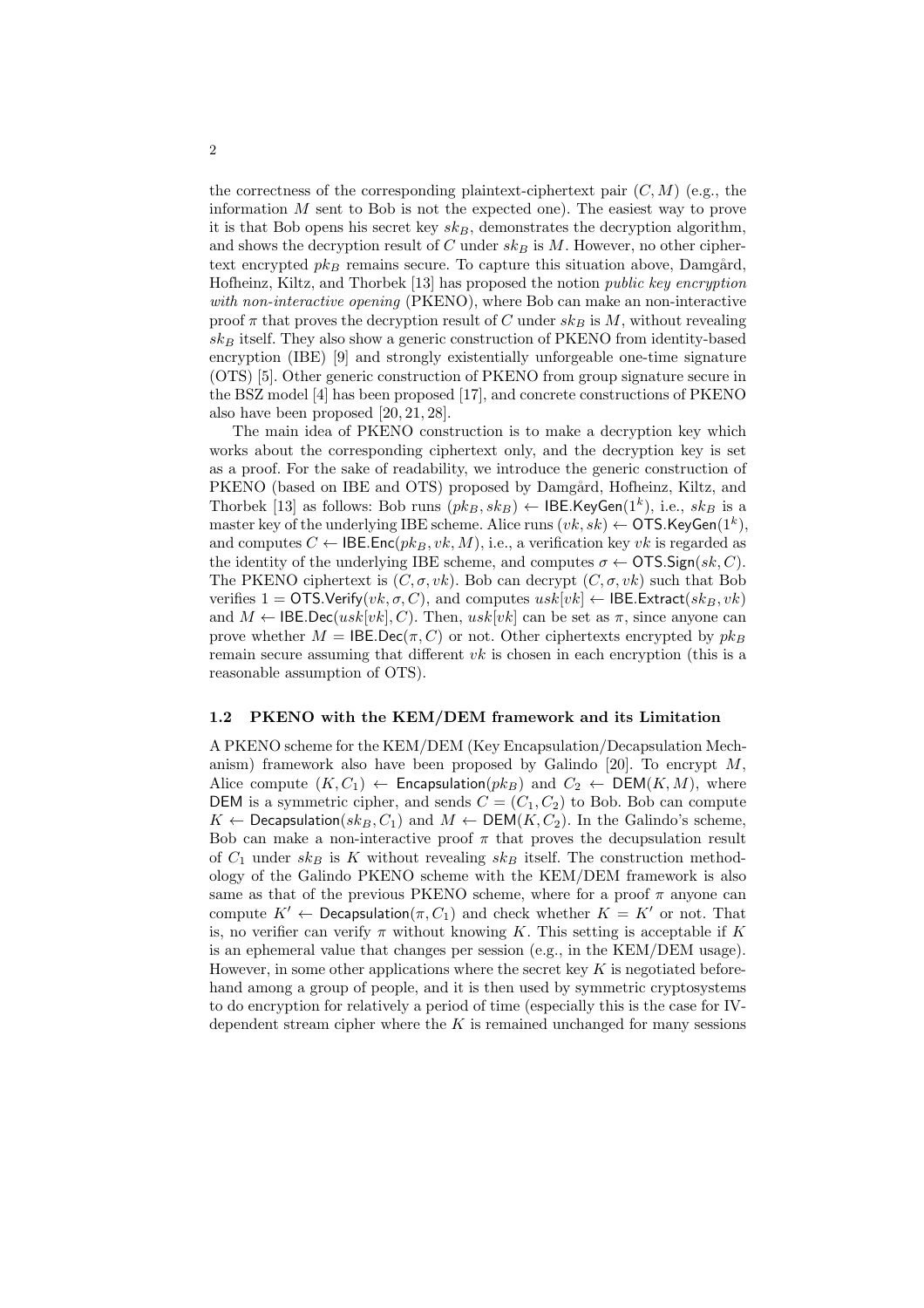while IV is changed for each session and sent in plaintext form for synchronization), then the Galindo scheme does not work since the opening of *K* will expose the unrelated messages as well. Here, we make it clear that the situation where a ciphertext is encrypted by a shared key as follows.

- Let *K* be a shared key of Alice and Bob, and Charlie does not have *K*.
- Alice sends *C* to Bob, where *C* is a ciphertext of a message *M* under the key *K*.
- For Charlie, Bob wants to prove that the decryption result of *C* is *M without revealing K*.

PKENO is not capable to handle the situation above even a PKENO scheme with the KEM/DEM framework has been proposed. Note that the proof itself is the decryption key in the previous PKENO schemes. Since opening the shared key *K* is not an option anymore, *K* should not be recognized as a proof. Thus, we need to investigate a new methodology to handle the situation that a ciphertext is encrypted by a shared key which cannot be revealed.

#### **1.3 Our Contribution**

In this paper, we define the notion *secret key encryption with non-interactive opening* (SKENO), where

– Bob can make an non-interactive proof  $\pi$  that proves the decryption result of *C* under *K* is *M*, without revealing *K* itself,

and give a generic construction of SKENO from verifiable random function (VRF) [2, 14, 15, 26, 30, 33] and the Berbain-Gilbert IV-dependent stream cipher construction [6], where IV is an initial vector.

In the Berbain-Gilbert construction, pseudo-random function (PRF) [23] is regarded as a key scheduling algorithm (KSA) and a pseudo-random number generator (PRNG) [8, 36] is regarded as a pseudo-random generation algorithm (PRGA). From an *n*-bit initial vector IV and a *k*-bit secret key *K*, PRF (say  $F_K(IV)$  outputs an *m*-bit initial state (say *y*) which is used as an input of PRNG. Finally, PRNG (say  $G(y)$ ) outputs *L*-bit keystream  $Z_{IV}$ . A ciphertext *C* is  $Z_{IV} \oplus M$ , where  $\oplus$  is the exclusive-or operation. Berbain and Gilbert give a composition theorem where the composition  $G \circ F_K$  is also PRF such that  $G \circ F : \{0,1\}^n \to \{0,1\}^L$ . Therefore,  $G \circ F$  can be a secure stream cipher, where no adversary *A* can distinguish whether  $G(F_K(V))$  is a truly random number or not, even if *A* can select IV.

A VRF is a PRF that provides a non-interactively verifiable proof: given an input value *x* and its output  $y = F_{SK}(x)$ , a proof  $\pi(x)$  proves that *y* is the output of the function  $F$  indexed by  $SK$  given input  $x$ , without revealing a secret key *SK* itself. Several applications of VRF have been considered, e.g., noninteractive lottery system used in micropayment schemes [35], resettable zeroknowledge proofs [34], updatable zero knowledge databases [29], set intersection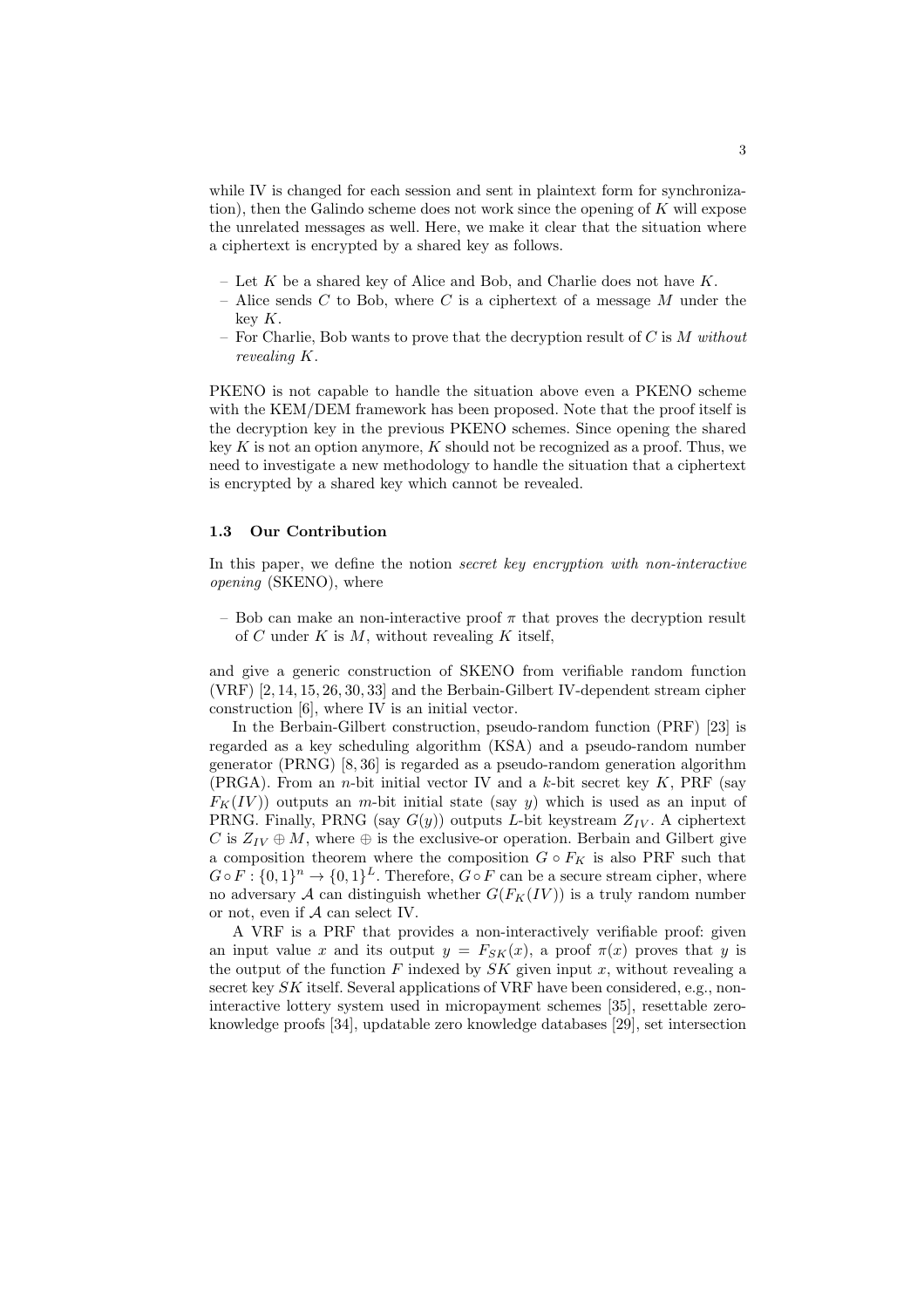protocols [25], compact e-cash [12, 3], adaptive oblivious transfer protocols [27], keyword search [19], and so on. We make it clear that the usage of VRF for the PKENO functionality has not been appeared to the best of our knowledge.

We set IV as an input of VRF (as in the Berbain-Gilbert construction) and set a shared key *K* as a secret key of VRF. VRF leads to an *m*-bit initial state which is the input to the PRNG for generating a *L*-bit keystream  $Z_{IV}$ . A ciphertext *C* is  $Z_{IV} \oplus M$ . We set  $\pi := (\pi', y = F_K(IV))$  a proof of  $(IV, C, M)$ , where  $K := SK$ . Due to the VRF functionality, one can prove that *m*-bit initial state is the result of the underlying VRF without revealing *K*.

Although we have to mention that the VRF primitive is a relatively expensive assumption, our construction can be considered to be efficient in the environments where the key and IV setup phase is not executed frequently, since the execution of PRNG will play a dominant role in the encryption and decryption process.

## **2 Preliminaries**

In this section, we define PRNG and VRF. We denote *State* as the state information transmitted by the adversary to himself across stages of the attack in experiments.

#### **2.1 PRNG: Pseudo-Random Number Generator**

Pseudo-random number generator (PRNG)  $G: \{0,1\}^m \to \{0,1\}^L$  is used to expand an *m*-bit secret seed into an *L*-bit sequence  $(m < L)$ .

**Definition 1 (Pseudorandomness of PRNG).** *We say that an function*  $G: \{0,1\}^m \rightarrow \{0,1\}^L$  *is PRNG if for all probabilistic polynomial-time (PPT) adversary A, the following advantage is a negligible function of the security parameter*  $\lambda$ *.* 

$$
\mathsf{Adv}_{G,\mathcal{A}}^{Pseudo}(1^{\lambda}) := |\Pr[y^* \stackrel{\$}{\leftarrow} \{0,1\}^m; \ b \stackrel{\$}{\leftarrow} \{0,1\};
$$
  

$$
Z_0^* \leftarrow G(y^*); \ Z_1^* \stackrel{\$}{\leftarrow} \{0,1\}^L; \ b' \leftarrow \mathcal{A}(1^{\lambda}, Z_0^*); \ b = b'] - \frac{1}{2}|\
$$

As a well-known result, PRNGs exist if and only if one-way functions exist [24]. Or rather, from a 1-1 one-way function *f* (i.e., one-way permutations, OWPs), a PRNG *G* is easily constructed [22] such that  $G(y) = b(y)b(f(y))b(f^2(y))\cdots b(f^{L-1}(y)),$ where *b* is a corresponding hard-core.

## **2.2 VRF: Verifiable Random Function**

Verifiable random functions (VRFs) were proposed by Micali, Rabin, and Vadhan [33], and many VRF constructions have been proposed by applying the complexity assumptions used in public-key encryption constructions (e.g., the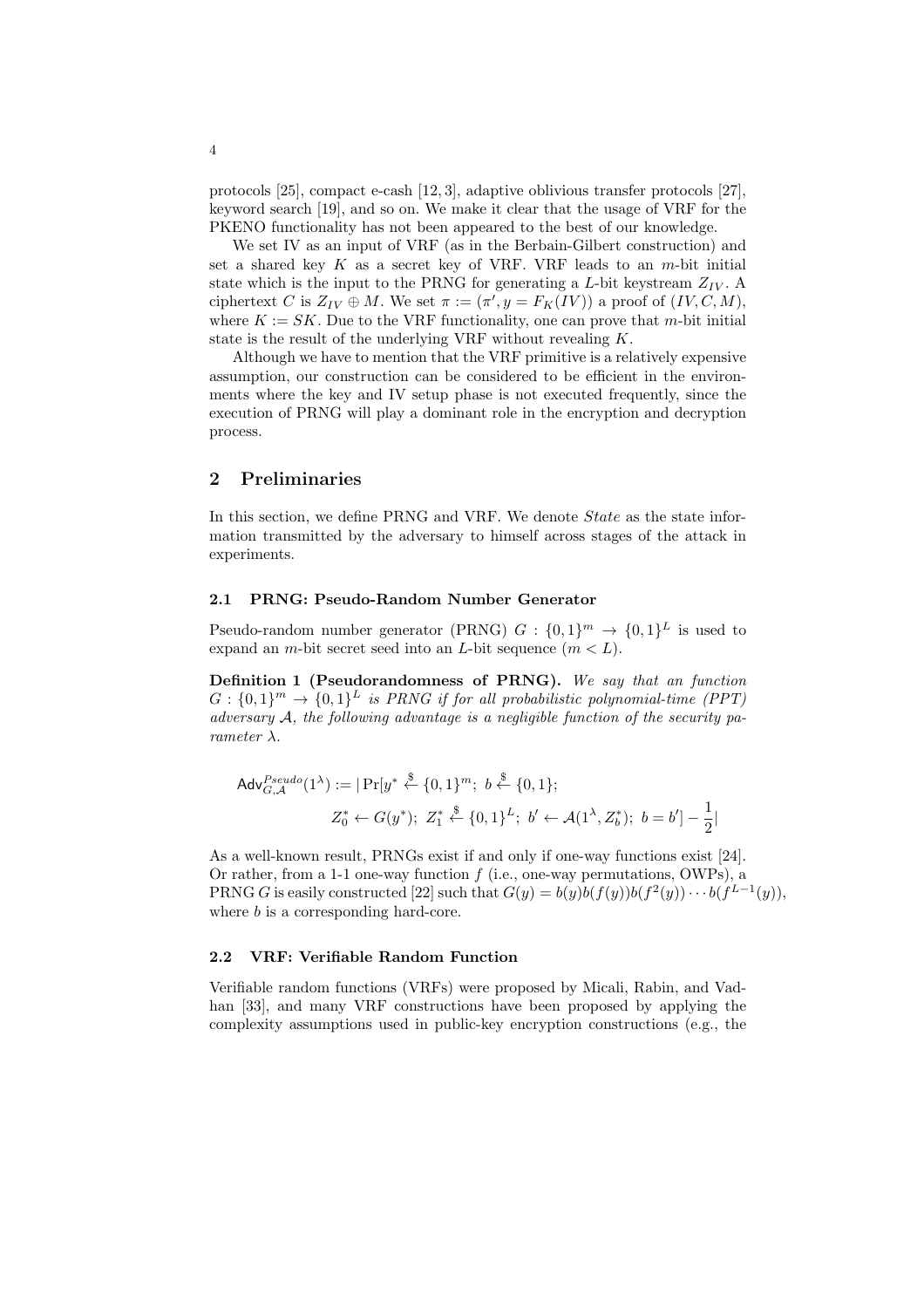strong RSA assumption [33], the *q*-Diffie-Hellman inversion assumption and the *q*-decisional bilinear Diffie-Hellman inversion assumption [15], the generalized Diffie-Hellman assumption [14], the *ℓ*-Decisional Diffie-Hellman Exponent assumption [26] and so on). Some black-box separations/constructions also have been shown by Brakerski, Goldwasser, Rothblum, and Vaikuntanathan [11], where VRF (both weak one and standard one) cannot be constructed from OWPs in a black-box manner, and the existence of weak VRF is essentially equivalent to the existence of non-interactive zero-knowledge proofs for all NP languages in the common random string model. Since OWPs are sufficient for constructing most of basic symmetric-key primitives, which include, e.g., PRNG, PRF, symmetric-key encryption schemes, and message authentication codes (Matsuda et al. [32] provide a nice summary of OWPs), VRF is a strong tool for constructing a stream cipher (Fiore and Schröder explained feasibility of VRF [18] in details). However, for handling the PKENO functionality in the symmetric cryptosystems such strong cryptographic assumption is required. It is an interesting open problem to clarify whether a black-box separation (or construction) of SKENO based on a weaker primitive than VRF exists or not.

Next, we define VRF by referring the Hohenberger-Waters VRF definition [26] as follows. Let  $F: \{0,1\}^k \times \{0,1\}^n \to \{0,1\}^m$ , where  $k = k(\lambda)$ ,  $n = n(\lambda)$ , and  $m = m(\lambda)$  are polynomials in the security parameter  $1^{\lambda}$ , be an efficient computable function. For all  $SK \in \{0,1\}^k$ , simply we denote  $F_{SK} : \{0,1\}^n \rightarrow$ *{*0*,* 1*} m*.

**Definition 2 (VRF [26]).** *We say that F is a VRF if there exist algorithms* (VRF*.*Setup*,* VRF*.*Prove*,* VRF*.*Verify) *such that*

- VRF*.*Setup(1*<sup>λ</sup>* ) *outputs a pair of keys* (*PK, SK*)*;*
- $VRF.Prove(SK, x)$  *outputs a pair*  $(y, \pi')$ *, where*  $y = F_{SK}(x)$  *is the function value of*  $x \in \{0,1\}^n$  *and*  $\pi'$  *is the proof of correctness; and*
- $VRF.Verify(PK, x, y, \pi')$  *outputs 1 if*  $y = F_{SK}(x)$ *, and 0 otherwise.*

*In addition, three security notions are required:*

- **Provability:** *This guarantees that an honestly generated proof is always accepted by the* Verify *algorithm, i.e., for all*  $(PK, SK) \leftarrow \text{VRF}$ . Setup( $1^{\lambda}$ ) *and*  $x \in \{0,1\}^n$ , if  $(y, \pi') \leftarrow \text{VRF.Prove}(SK, x)$ , then  $\text{VRF.Verify}(PK, x, y, \pi') =$ 1*.*
- **Uniqueness:** *This quarantees that no proof is accepted for different values*  $y_1 \neq$ *y*<sub>2</sub> *and a common x, i.e., for all*  $(PK, SK) \leftarrow \text{VRF}.\text{Setup}(1^{\lambda})$  *and*  $x \in$  $\{0,1\}$ <sup>n</sup>, there does not exist a tuple  $(y_1, y_2, \pi'_1, \pi'_2)$  such that  $y_1 \neq y_2$  and  $\mathsf{VRF}.\mathsf{Verify}(PK,x,y_1,\pi'_1) = \mathsf{VRF}.\mathsf{Verify}(PK,x,y_2,\pi'_2) = 1.$  Note that no ad*versary can break uniqueness even SK is opened since such tuple does not exist. This property is used for realizing the proof soundness property (which is defined in Section 3).*
- **Pseudorandomness:** *This guarantees that no adversary can distinguish whether an output of F is truely random or not, i.e., for all PPT adversary A, the following advantage is a negligible function of the security parameter*  $\lambda$ *.*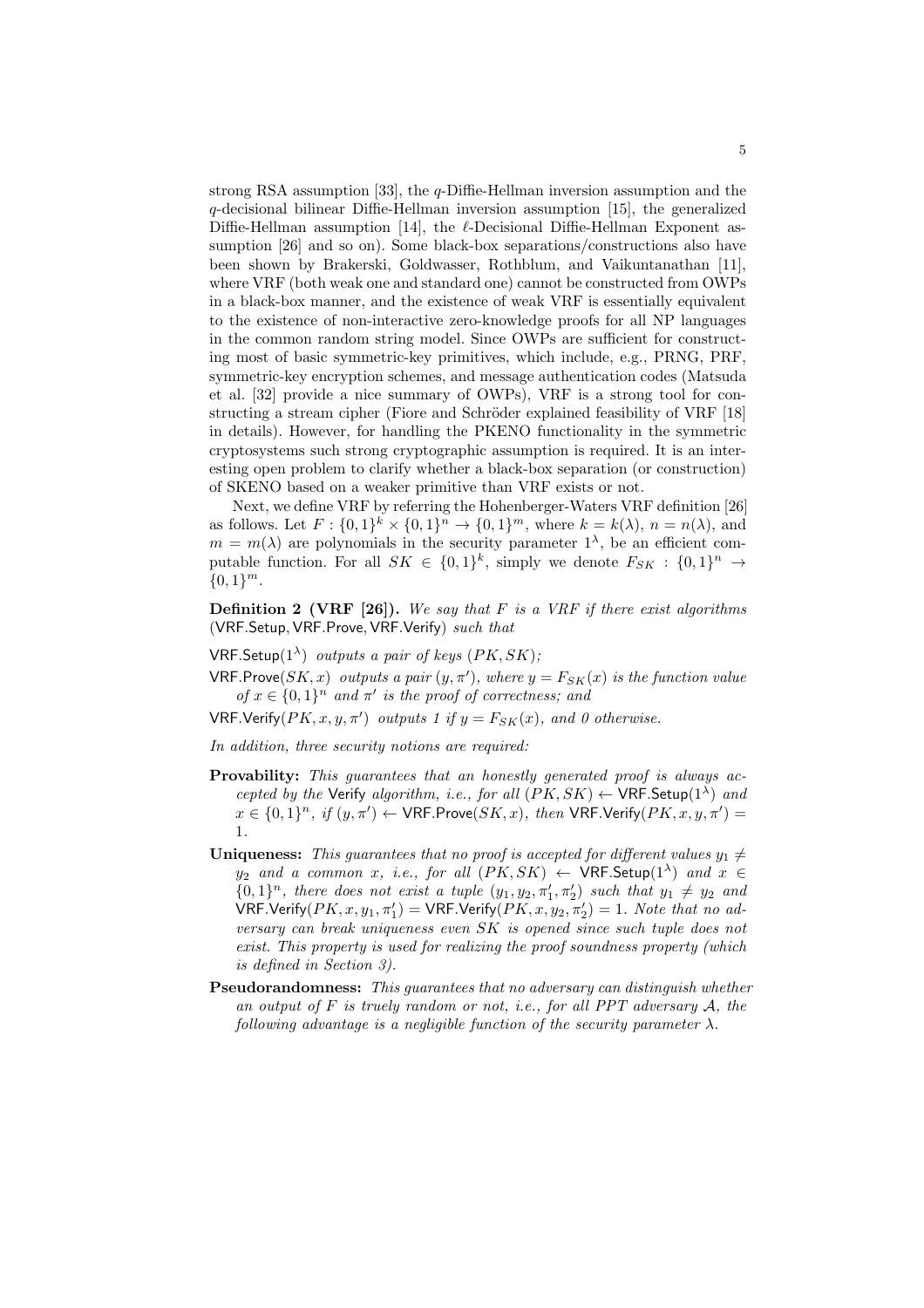$$
\begin{aligned} \mathsf{Adv}_{F,\mathcal{A}}^{Pseudo}(1^{\lambda}) &:= \\ & |\Pr[(PK,SK) \leftarrow \mathsf{VRF}.\mathsf{Setup}(1^{\lambda}); \ (x^*,State) \leftarrow \mathcal{A}^{\mathsf{VRF}.\mathsf{Prove}(SK,\cdot)}(1^{\lambda}, PK); \\ & b \stackrel{\$}{\leftarrow} \{0,1\}; y^*_0 \leftarrow F_{SK}(x^*); \ y^*_1 \stackrel{\$}{\leftarrow} \{0,1\}^m; \ b' \leftarrow \mathcal{A}^{\mathsf{VRF}.\mathsf{Prove}(SK,\cdot)}(y^*_b, State); \\ & b = b'] - \frac{1}{2} |\end{aligned}
$$

*where*  $VRF.Prove(SK, \cdot)$  *the the prove oracle which takes as input*  $x \in \{0, 1\}^n$  $(x \neq x^*)$ *, outputs*  $(F_{SK}(x), \pi')$ *.* 

**Remark**: As a similar cryptographic primitive of VRF, verifiable pseudo-random bit generators (VPRGs) has been introduced by Dwork and Naor [16], where the holder of the seed can generate proofs of consistency for some parts of the sequence without hurting the unpredictability of the remaining bits. Note that in our SKENO construction we do not have to use VPRG (instead of PRNG) by assuming that the underlying PRNG satisfies the soundness property, where no adversary can find  $(y_1, y_2) \in \{0, 1\}^m \times \{0, 1\}^m$  such that  $G(y_1) = G(y_2)$  and  $y_1 \neq y_2$ . Note that this requirement is natural, e.g., Bertoni, Daemen, Peeters, and Assche [7] have mentioned that "*loading different seeds into the PRNG shall result in different output sequences. In this respect, a PRNG is similar to a cryptographic hash function that should be collision-resistant*".

## **3 SKENO: Secret Key Encryption with Non-interactive Opening**

In this section, we give the definition of (IV-dependent) SKENO. We assume that each IV is randomly chosen for each encryption. A SKENO consists of five algorithms, KeyGen, Enc, Dec, Prove, and Verify.

## **Definition 3 (System operation of SKENO).**

- $KeyGen(1^{\lambda})$ : *This algorithm takes as inputs a security parameter*  $\lambda \in \mathbb{N}$ , and *returns a public verification key V K and a secret key K.*
- Enc $(K, IV, M)$ : *This algorithm takes as inputs K and an initial vector IV*  $\in$  ${0, 1}^n$  *and a message*  $M \in \{0, 1\}^L$ *, and returns a ciphertext C. We assume that IV is also sent to a decryptor.*
- $Dec(K, IV, C)$ : *This algorithm takes as inputs K and C*, *and returns M or*  $\perp$ *.*
- Prove(*K, IV, C*)**:** *This algorithm takes as inputs K, IV , and C, and returns a proof*  $\pi$ *.*
- Verify(*VK, IV, C, M,*  $\pi$ *)*: *This algorithm takes as inputs VK, IV, C, M, and*  $\pi$ *, and returns 1 if C is the ciphertext of M and IV under K, and 0, otherwise.*

We require correctness and completeness as follows.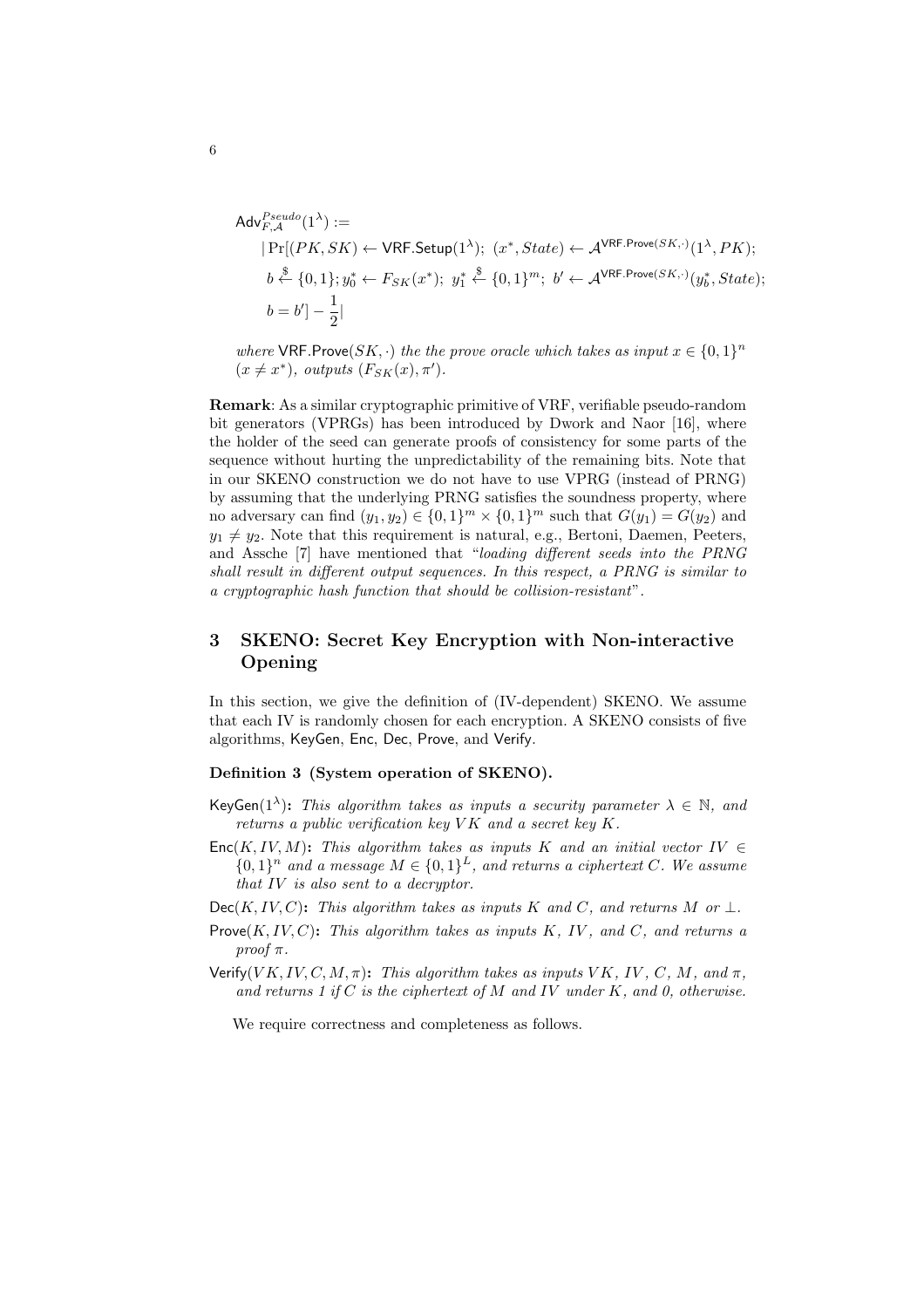**Definition 4 (Correctness).** For all  $(VK, K) \leftarrow \text{KeyGen}(1^{\lambda}), IV \in \{0, 1\}^n$ ,  $and M \in \{0,1\}^L$ ,  $Dec(K, IV, Enc(K, IV, M)) = M$  *holds.* 

**Definition 5 (Completeness).** For all  $(VK, K) \leftarrow$  KeyGen $(1^{\lambda})$ ,  $IV \in \{0, 1\}^n$ *and for any ciphertext C, we have that for*  $M \leftarrow \text{Dec}(K, IV, C)$ *,* Verify(*VK, IV, C,*  $M$ , Prove $(K, IV, C)$ ) = 1 *holds with overwhelming probability (note that*  $M$  *may be ⊥).*

Next, we define security notions of SKENO, called indistinguishability under chosen-ciphertext and prove attacks (IND-CCPA) and proof soundness.

**Definition 6 (IND-CCPA).** *We say that a SKENO scheme Π is IND-CCPA secure if for all PPT adversary A the following advantage is negligible in the security parameter.*

$$
\begin{aligned} \mathsf{Adv}_{H,\mathcal{A}}^{Ind\text{-}ccpa}(1^{\lambda}) := |\Pr[(VK, K) \leftarrow \mathsf{KeyGen}(1^{\lambda}); \\ & (IV^*, M_0^*, M_1^*, State) \leftarrow \mathcal{A}^{\mathsf{Enc}(K,\cdot,\cdot), \mathsf{Dec}(K,\cdot,\cdot), \mathsf{Prove}(K,\cdot,\cdot)}(1^{\lambda}, VK); \\ & b \stackrel{\$}{\leftarrow} \{0,1\}; C^* \leftarrow \mathsf{Enc}(K, IV^*, M_b^*); \\ & b' \leftarrow \mathcal{A}^{\mathsf{Enc}(K,\cdot,\cdot), \mathsf{Dec}(K,\cdot,\cdot), \mathsf{Prove}(K,\cdot,\cdot,\cdot)}(C^*, State); \ b = b'] - \frac{1}{2} |\end{aligned}
$$

Enc $(K, \cdot, \cdot)$  *is the encryption oracle which takes as input*  $IV \in \{0,1\}^n$  *and*  $M \in \{0,1\}^L$ , where  $IV \neq IV^*$ , outputs  $C \leftarrow \text{Enc}(K, IV, M)$ . Dec $(K, \cdot, \cdot)$  is *the decryption oracle which takes as input*  $IV \in \{0,1\}^n$  *and*  $C \in \{0,1\}^L$ *,*  $where (IV, C) \neq (IV^*, C^*)$ ,  $outputs M/\perp \leftarrow Dec(K, IV, M)$ . Prove $(K, \cdot, \cdot)$  *is the the prove oracle which takes as input*  $IV \in \{0,1\}^n$  and  $C \in \{0,1\}^L$ , where  $IV \neq IV^*$ , outputs  $\pi \leftarrow \textsf{Prove}(K, IV, C)$ *.* 

Indistinguishability under chosen-plaintext and prove attacks (IND-CPPA) is simply defined by excluding the Dec oracle from the IND-CCPA definition.

**Definition 7 (Proof Soundness).** *We say that a SKENO scheme Π satisfies proof soundness if for all PPT adversary A the following advantage is negligible in the security parameter.*

$$
\begin{aligned} \mathsf{Adv}_{\varPi,\mathcal{A}}^{sound}(1^{\lambda}) := \Pr[(VK, K) \leftarrow \mathsf{KeyGen}(1^{\lambda}); \ (IV, M, State) \leftarrow \mathcal{A}(1^{\lambda}, VK, K); \\ C \leftarrow \mathsf{Enc}(K, IV, M); \ (\tilde{M}, \tilde{\pi}) \leftarrow \mathcal{A}(C, State); \\ \mathsf{Verify}(VK, IV, C, \tilde{M}, \tilde{\pi}) = 1; \ M \neq \tilde{M}]\end{aligned}
$$

## **4 Our SKENO Construction**

In this section, we give our IND-CPPA secure SKENO scheme. An IND-CCPA secure SKENO scheme will be covered in Section 6. Let (VRF*.*Setup*,* VRF*.*Prove*,* VRF*.*Verify) be a VRF and *G* be a PRNG.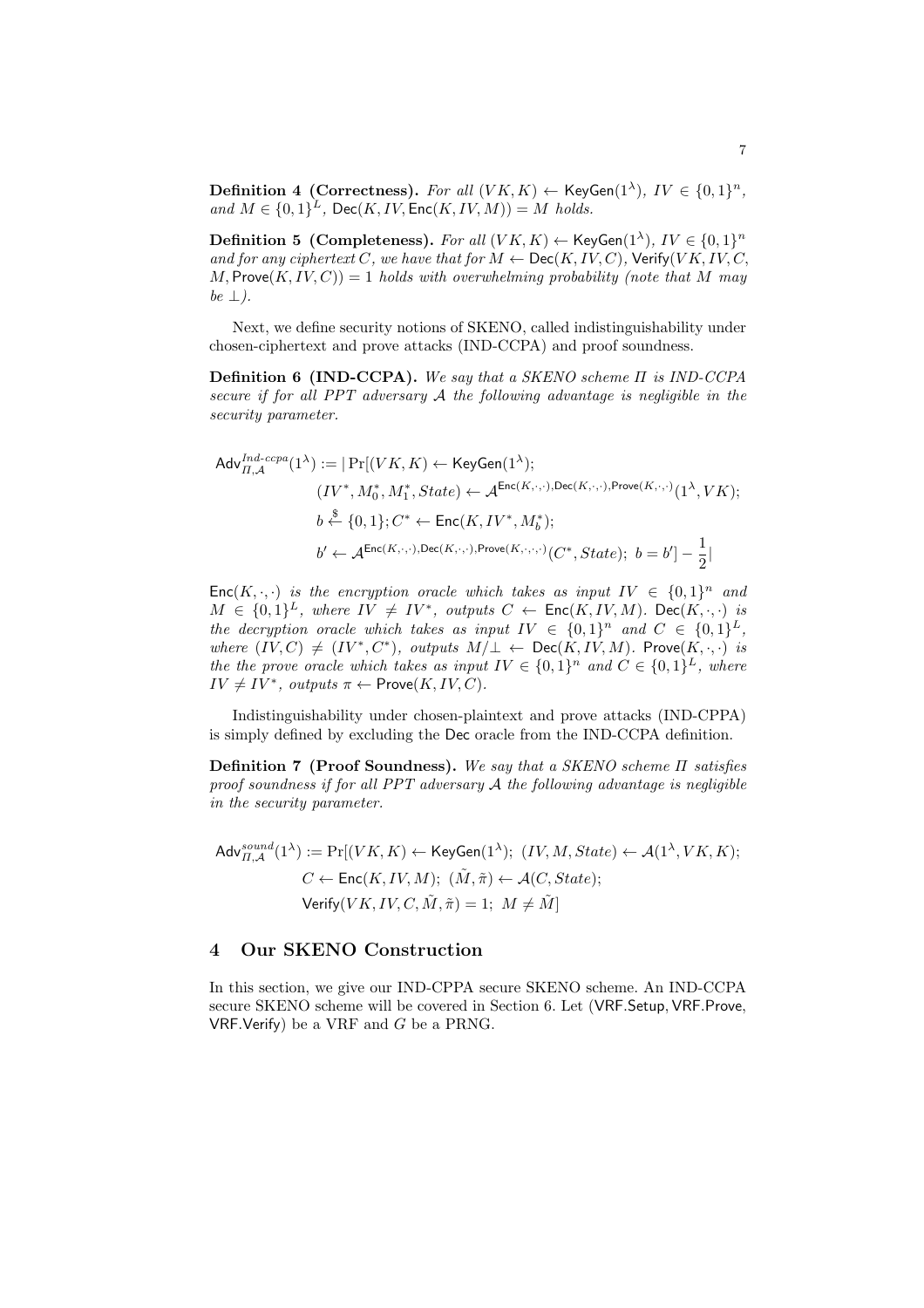#### **Protocol 1 (Proposed IND-CPPA secure SKENO).**

 $\mathsf{KeyGen}(1^{\lambda})$ :  $Run(PK, SK) \leftarrow \mathsf{VRF}$ . Setup $(1^{\lambda})$ *, and output*  $(VK, K) = (PK, SK)$ *.* 

 $Enc(K, IV, M)$ :  $Run (y, \pi') \leftarrow \text{VRF.Prove}(K, IV)$  and  $Z_{IV} \leftarrow G(y)$ , compute  $C = M \oplus Z_{IV}$ , and output *C*.

 $Dec(K, IV, C)$ :  $Run(y, \pi') \leftarrow \text{VRF.Prove}(K, IV)$  and  $Z_{IV} \leftarrow G(y)$ *, compute*  $M = C \oplus Z_{IV}$ , and output M.

 $\mathsf{Prove}(K, IV, C)$ :  $Run(y, \pi') \leftarrow \mathsf{VRF}$ .  $\mathsf{Prove}(K, IV)$  and  $return \pi = (y, \pi')$ .

 $\mathsf{Verify}(VK, IV, C, M, \pi);~~Parse~\pi = (y, \pi').~\mathit{If}~\pi' \neq \bot,~\mathsf{VRF}.\mathsf{Verify}(VK, IV, y, \pi') = \pi$ 1*, and*  $C \oplus G(y) = M$ *, then output 1. Otherwise, output 0.* 

The correctness clearly holds. In addition, completeness also holds if the underlying VRF satisfies provability.

Note that in our IND-CPPA secure SKENO the Dec algorithm never outputs *⊥* (i,e., even if *C* was not generated by the Enc algorithm, the Dec algorithm outputs the corresponding decryption result which belongs to the plaintext space  $\{0,1\}^L$ ). Therefore, the Prove algorithm does not have to prove that *C* is an invalid ciphertext in the IND-CPPA secure SKENO, whereas, in the IND-CCPA SKENO (presented in Section 6), since the Dec algorithm outputs *⊥* for invalid ciphertexts, the Prove algorithm needs to accept the proof that the decryption result of *C* is *⊥*.

## **5 Security Analysis**

In this section, we give the security proofs of our SKENO construction.

**Theorem 1.** *Our SKENO construction is IND-CPPA secure if the underlying VRF and PRNG satisfy pseudorandomness.*

*Proof.* Let *A* be an adversary who can break the IND-CPPA security of our SKENO construction. We construct an algorithm *B* that breaks the pseudorandomness of the underlying VRF. Let  $C_{\text{VRF}}$  be the challenger of the underlying VRF.  $C_{VRF}$  sends *PK* to *B*. *B* sets  $VK = PK$  and sends *VK* to *A*. To answer queries issued by *A*, *B* manages a table  $\{(IV, y, \pi')\}$ .

## **Phase 1 query**

- Enc: Let  $(IV, M)$  be an encryption query issued by  $A$ . If there exists the entry  $(V, y, \pi')$ , then *B* returns  $C = M \oplus G(y)$ . Otherwise, *B* sends *IV* to  $C_{\text{VRF}}$ as a VRF. Prove query, obtains  $(y, \pi')$ , adds  $(IV, M, y, \pi')$  to the table, and returns  $C = M \oplus G(y)$ .
- **Prove:** Let  $(IV, C)$  be a prove query issued by A. If there exists the entry  $(IV, y, \pi')$ , then *B* returns  $\pi = (y, \pi')$ . Otherwise (this means that *C* is not generated via the Enc oracle), then  $\beta$  sends *IV* to  $C_{VRF}$  as a VRF. Prove query, obtains  $(y, \pi')$ , adds  $(IV, y, \pi')$  to the table, where  $M = C \oplus G(y)$ , and returns  $\pi = (y, \pi')$ .

8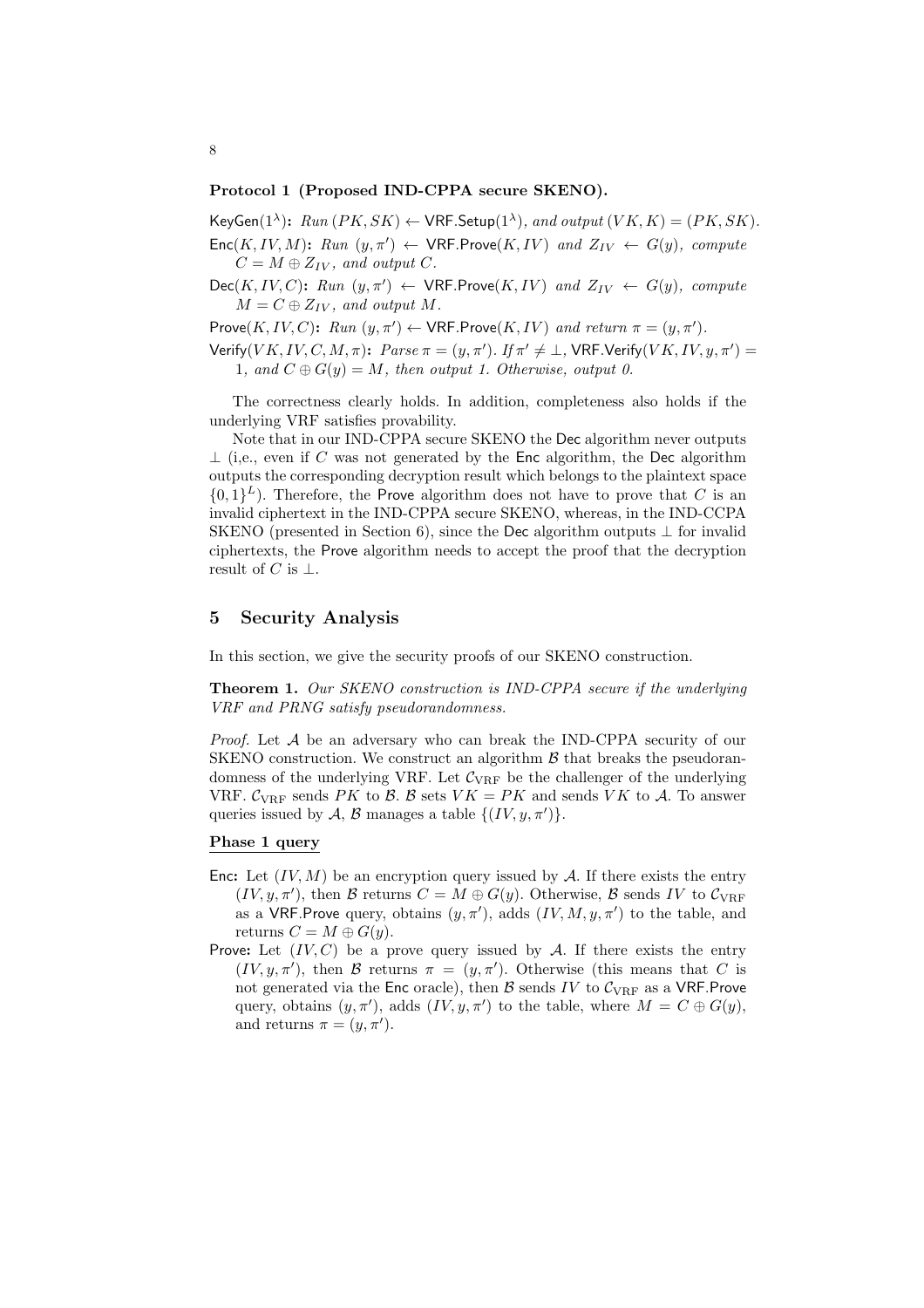#### **Challenge phase**

In the challenge phase,  $A$  sends  $(IV^*, M_0^*, M_1^*)$  to  $B$ , and  $B$  sends  $IV^*$  to  $\mathcal{C}_{\text{VRF}}$ .  $\mathcal{C}_{\text{VRF}}$  selects  $b \in \{0, 1\}$  and computes  $y^*$  such that  $y^* = F_K(IV^*)$  if  $b = 0$ , and  $y^* \stackrel{\$}{\leftarrow} \{0,1\}^m$  if  $b=1$ , and sends  $y^*$  to *B*. *B* randomly choses  $b'' \in \{0,1\}$ , computes  $C^* = M_{b''}^* \oplus G(y^*)$ , and sends  $C^*$  to A.

## **Phase 2 query**

Enc: The same as the phase 1 query since  $A$  never issues  $IV^*$  as an encryption query.

Prove: Let  $(IV, C)$  be a prove query issued by A, where  $IV \neq IV^*$ . If there exists the entry  $(IV, y, \pi')$ , then *B* returns  $\pi = (y, \pi')$ . Otherwise (this means that *C* is not generated via the Enc oracle), then  $\mathcal{B}$  sends *IV* to  $\mathcal{C}_{\text{VRF}}$  as a VRF. Prove query, obtains  $(y, \pi')$ , adds  $(IV, y, \pi')$  to the table, where  $M = C \oplus G(y)$ , and returns  $\pi = (y, \pi')$ .

## **Guessing phase**

Finally, *A* outputs  $b' \in \{0, 1\}$ . Note that if  $b = 0$  (i.e.,  $y^* = F_K(IV^*)$ ), then  $C^*$  is a valid ciphertext of  $M^*_{b''}$ . So, *A* has an advantage. Otherwise, let  $b = 1$ (i.e.,  $y^*$  is a random value, and is independent of  $IV^*$ ). Then if there exist an algorithm that can distinguish the probabilistic distribution of  $M_0^* \oplus G(y^*)$  and the probabilistic distribution of  $M_1^* \oplus G(y^*)$ , then it contradicts the fact that *G* is a PRNG. So, these distributions are identical if *G* is a PRNG. So *A* has no advantage in the case of  $b = 1$ . Therefore, if  $b' = b''$ , then *B* outputs 0, and 1, otherwise. *⊓⊔*

**Theorem 2.** *Our SKENO construction satisfies proof soundness if the underlying VRF satisfy uniqueness.*

*Proof.* Let  $(M, \tilde{M})$  is a message pair and  $C \leftarrow \text{Enc}(K, IV, M)$  (these are appeared in the proof soundness definition). Since  $M \neq M$ , for  $Z_{IV} := C \oplus M$ and  $\tilde{Z_{IV}} := C \oplus \tilde{M}$ ,  $Z_{IV} \neq \tilde{Z_{IV}}$  holds. In addition, there exist  $y, \tilde{y} \in \{0, 1\}^m$ such that  $Z_{IV} = G(y)$  and  $Z_{IV} = G(\tilde{y})$ . Note that  $y \neq \tilde{y}$  since  $Z_{IV} \neq Z_{IV}^*$  and *G* is a deterministic function. This never happen if the underlying VRF satisfy uniqueness. *⊓⊔*

## **6 SKENO with Chosen-Ciphertext Security**

As in the conversion from CPA-secure DEM to CCA-secure DEM using message authentication code (MAC) [1], we can construct a IND-CCPA secure SKENO scheme. We use strongly existentially unforgeable against a one-time chosenmessage attack (one-time sEU-CMA) MAC [10, 31]. A MAC consists of two algorithms, MAC and Vrfy. The MAC algorithm takes as inputs a secret key *Z* ∈ {0, 1}<sup>*L*2</sup> and a message  $M \in \{0, 1\}^{L_1}$  (*L*<sub>1</sub>*, L*<sub>2</sub> ∈ N), and outputs a tag *t* ←  $MAC_Z(M)$ . The Vrfy algorithm takes as inputs *Z* and *t*, and outputs 0 (reject) or 1 (accept). We requre that for all *Z* and *M* we have  $Vrfy_Z(M, MAC_Z(M)) = 1$ .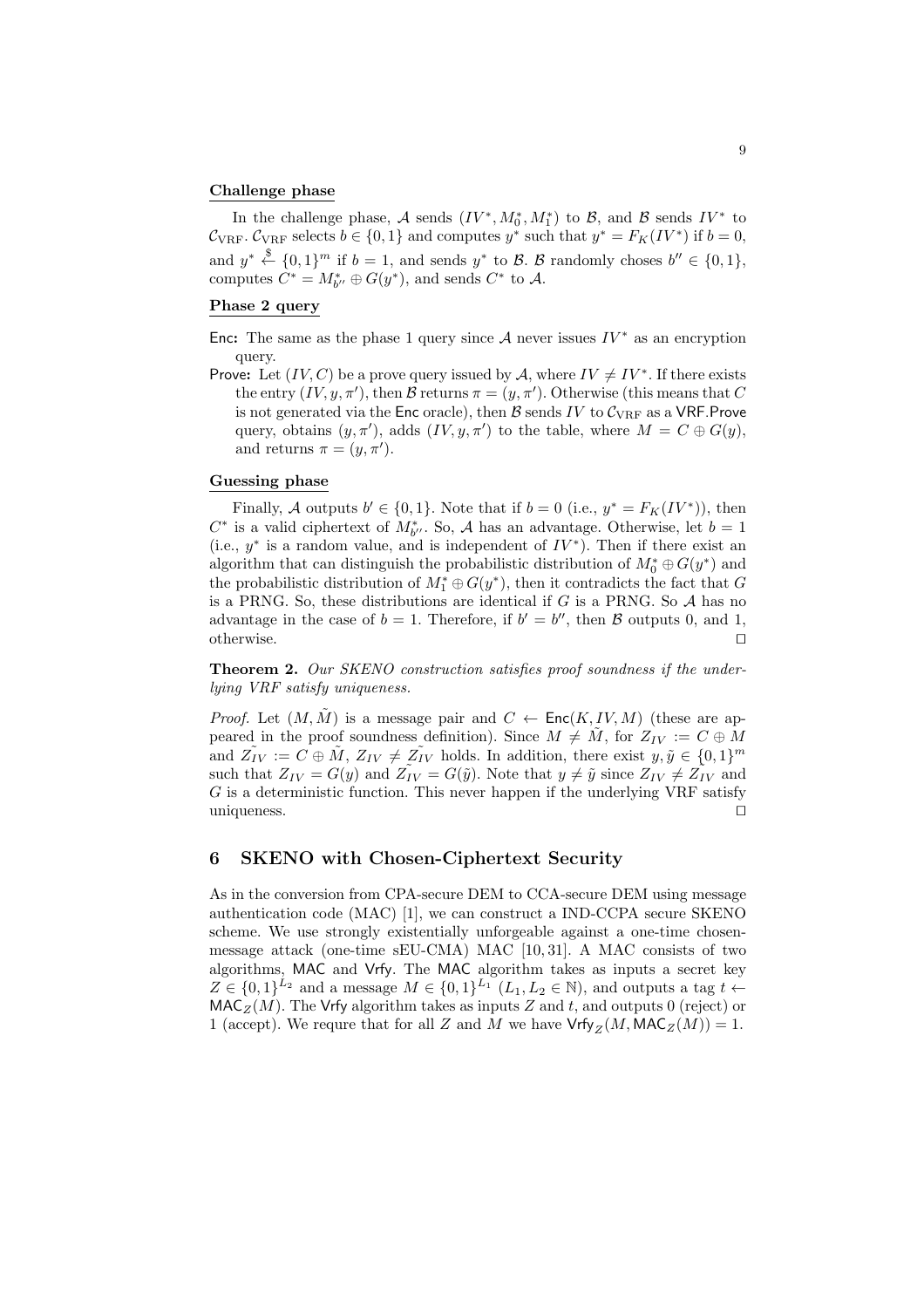Briefly,  $Z_{IV} = G(F_K(V))$  is divided into two part, say  $Z_1 \in \{0,1\}^{L_1}$  and  $Z_2 \in \{0,1\}^{L_2}$ , where  $L_1 + L_2 = L$  and  $L_2$  is the key length of the underlying MAC algorithm (MAC, Vrfy). Then, a plaintext  $M \in \{0,1\}^{L_1}$  is encrypted by  $Z_1$ such that  $c = M \oplus Z_1$ , and a tag *t* is computed under the key  $Z_2$  such that  $t = \text{MAC}_{Z_2}(c)$ . The actual ciphertext is  $C = (c, t)$ . In the Dec algorithm, run  $(y, \pi') \leftarrow \text{VRF.Prove}(K, IV)$  and  $Z_{IV} \leftarrow G(y)$ , divide  $Z_{IV} = Z_1 || Z_2$ , compute  $M = c \oplus Z_1$ , and output *M* if  $Vrfy_{Z_2}(c) = 1$  holds, and *⊥*, otherwise. In the Prove algorithm, run  $(y, \pi') \leftarrow \text{VRF.Prove}(K, IV)$  and  $Z_{IV} \leftarrow G(y)$ , and divide  $Z_{IV} = Z_1 || Z_2$ . If  $Vrfy_{Z_2}(c) = 1$  holds, then set  $\pi = (y, \pi')$ . If  $Vrfy_{Z_2}(c) = 0$ holds, then set  $\pi = (y, \perp)$ . In the Verify algorithm, if  $\pi' = \perp$  and Vrfy<sub>Z<sub>2</sub></sub> $(c) = 0$ , then output 1. If  $\pi' \neq \bot$ ,  $\mathsf{VRF}.\mathsf{Verify}(VK, IV, y, \pi') = 1$ , and  $\mathsf{Vrfy}_{Z_2}(c) = 1$ , then output 1. Otherwise, output 0.

## **7 Conclusion**

The previous proposed Non-interactive opening ciphertexts techniques are for public key cryptosystem, which cannot bring the solutions for the situation where the symmetric key cryptosystem is being used, and the secret key is shared among a group of people, since the key itself is not appropriate for opening to behave as a proof. This paper fills in the above gaps by proposing the first stream cipher based SKENO scheme that can be proved to be IND-CPPA and IND-CCPA secure, which can provide Non-interactive opening services in the shared key environment.

## **Acknowledgements**

The authors would like to thank the anonymous reviewers of ICICS 2011 for their invaluable comments, and also would like to thank Dr. Takahiro Matsuda (AIST, Japan) for his invaluable comments to help to improve this paper.

## **References**

- 1. ISO CD 18033-2. Encryption algorithms part 2:asymmetric ciphers., 2004.
- 2. Michel Abdalla, Dario Catalano, and Dario Fiore. Verifiable random functions from identity-based key encapsulation. In *EUROCRYPT*, pages 554–571, 2009.
- 3. Mira Belenkiy, Melissa Chase, Markulf Kohlweiss, and Anna Lysyanskaya. Compact E-cash and simulatable VRFs revisited. In *Pairing*, pages 114–131, 2009.
- 4. Mihir Bellare, Haixia Shi, and Chong Zhang. Foundations of group signatures: The case of dynamic groups. In *CT-RSA*, pages 136–153, 2005.
- 5. Mihir Bellare and Sarah Shoup. Two-tier signatures, strongly unforgeable signatures, and fiat-shamir without random oracles. In *Public Key Cryptography*, pages 201–216, 2007.
- 6. Côme Berbain and Henri Gilbert. On the security of IV dependent stream ciphers. In *FSE*, pages 254–273, 2007.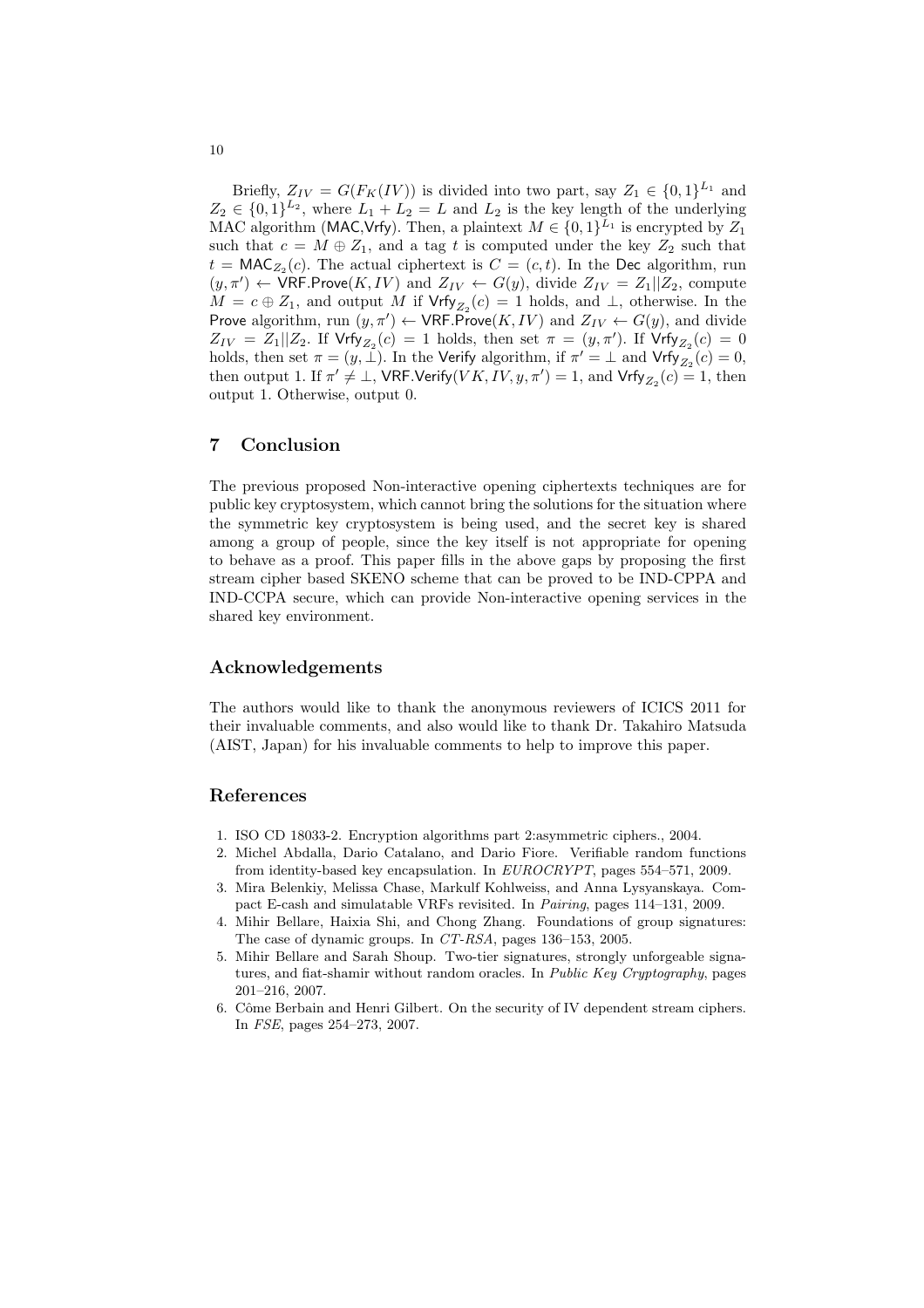- 7. Guido Bertoni, Joan Daemen, Michael Peeters, and Gilles Van Assche. Spongebased pseudo-random number generators. In *CHES*, pages 33–47, 2010.
- 8. Manuel Blum and Silvio Micali. How to generate cryptographically strong sequences of pseudo-random bits. *SIAM J. Comput.*, 13(4):850–864, 1984.
- 9. Dan Boneh and Matthew K. Franklin. Identity-based encryption from the weil pairing. In *CRYPTO*, pages 213–229, 2001.
- 10. Dan Boneh and Jonathan Katz. Improved efficiency for CCA-secure cryptosystems built using identity-based encryption. In *CT-RSA*, pages 87–103, 2005.
- 11. Zvika Brakerski, Shafi Goldwasser, Guy N. Rothblum, and Vinod Vaikuntanathan. Weak verifiable random functions. In *TCC*, pages 558–576, 2009.
- 12. Jan Camenisch, Susan Hohenberger, and Anna Lysyanskaya. Compact E-cash. In *EUROCRYPT*, pages 302–321, 2005.
- 13. Ivan Damgård, Dennis Hofheinz, Eike Kiltz, and Rune Thorbek. Public-key encryption with non-interactive opening. In *CT-RSA*, pages 239–255, 2008.
- 14. Yevgeniy Dodis. Efficient construction of (distributed) verifiable random functions. In *Public Key Cryptography*, pages 1–17, 2003.
- 15. Yevgeniy Dodis and Aleksandr Yampolskiy. A verifiable random function with short proofs and keys. In *Public Key Cryptography*, pages 416–431, 2005.
- 16. Cynthia Dwork and Moni Naor. Zaps and their applications. *SIAM J. Comput.*, 36(6):1513–1543, 2007.
- 17. Keita Emura, Goichiro Hanaoka, and Yusuke Sakai. Group signature implies PKE with non-interactive opening and threshold PKE. In *IWSEC*, pages 181–198, 2010.
- 18. Dario Fiore and Dominique Schröder. Uniqueness is a different story: Impossibility of verifiable random functions from trapdoor permutations. Cryptology ePrint Archive, Report 2010/648, 2010. http://eprint.iacr.org/.
- 19. Michael J. Freedman, Yuval Ishai, Benny Pinkas, and Omer Reingold. Keyword search and oblivious pseudorandom functions. In *TCC*, pages 303–324, 2005.
- 20. David Galindo. Breaking and repairing Damgård et al. public key encryption scheme with non-interactive opening. In *CT-RSA*, pages 389–398, 2009.
- 21. David Galindo, Benoît Libert, Marc Fischlin, Georg Fuchsbauer, Anja Lehmann, Mark Manulis, and Dominique Schröder. Public-key encryption with non-interactive opening: New constructions and stronger definitions. In *AFRICACRYPT*, pages 333–350, 2010.
- 22. Oded Goldreich. *Foundations of Cryptography: Volume 1, Basic Tools*. Cambridge University Press, New York, NY, USA, 2001.
- 23. Oded Goldreich, Shafi Goldwasser, and Silvio Micali. How to construct random functions. *J. ACM*, 33(4):792–807, 1986.
- 24. Johan Håstad, Russell Impagliazzo, Leonid A. Levin, and Michael Luby. A pseudorandom generator from any one-way function. *SIAM J. Comput.*, 28(4):1364–1396, 1999.
- 25. Carmit Hazay and Yehuda Lindell. Efficient protocols for set intersection and pattern matching with security against malicious and covert adversaries. In *TCC*, pages 155–175, 2008.
- 26. Susan Hohenberger and Brent Waters. Constructing verifiable random functions with large input spaces. In *EUROCRYPT*, pages 656–672, 2010.
- 27. Stanislaw Jarecki and Xiaomin Liu. Efficient oblivious pseudorandom function with applications to adaptive OT and secure computation of set intersection. In *TCC*, pages 577–594, 2009.
- 28. Junzuo Lai, Robert H. Deng, Shengli Liu, and Weidong Kou. Efficient CCA-secure PKE from identity-based techniques. In *CT-RSA*, pages 132–147, 2010.